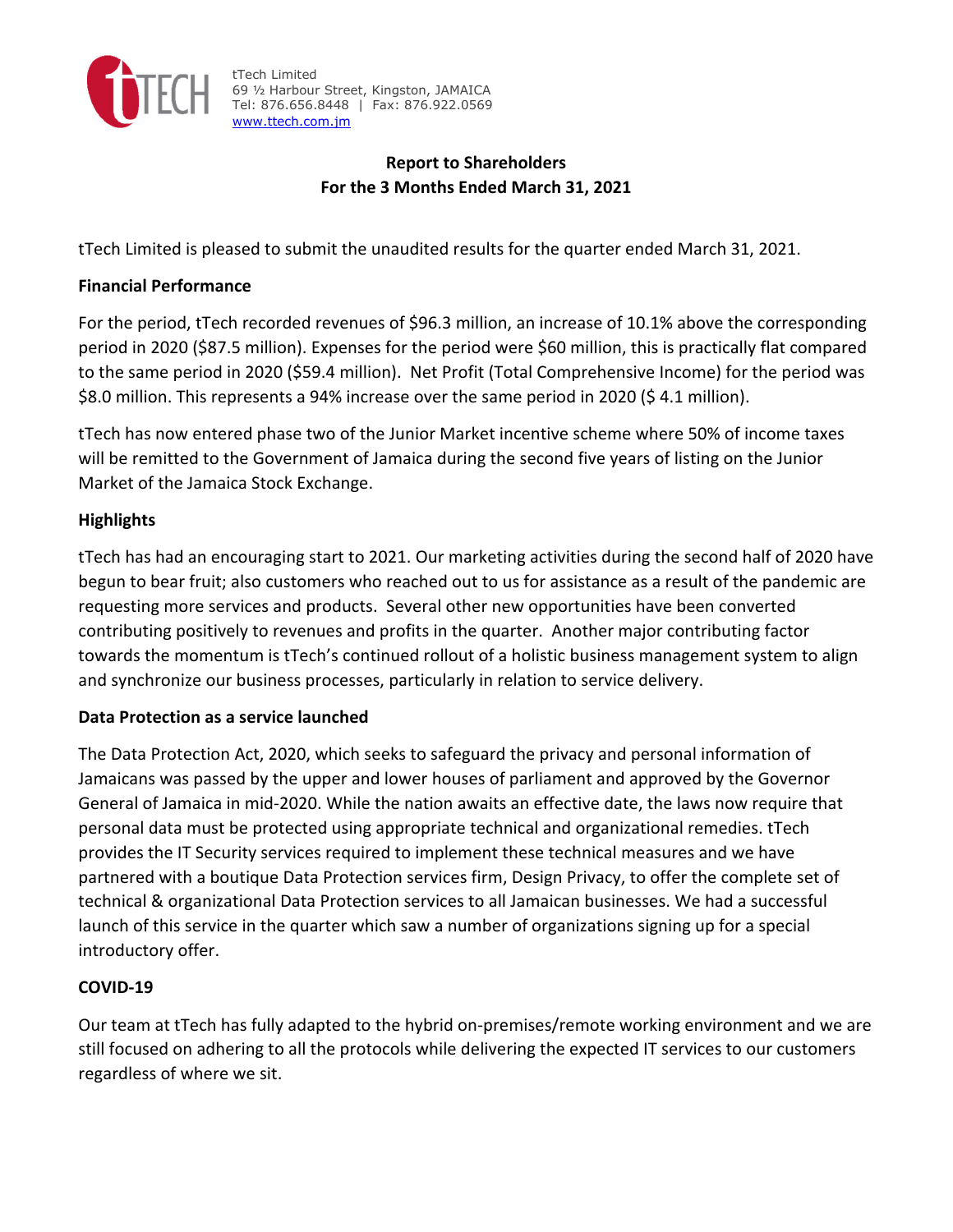

tTech Limited 69 ½ Harbour Street, Kingston, JAMAICA Tel: 876.656.8448 | Fax: 876.922.0569 www.ttech.com.jm

### **TechCon by tTech 2021.**

During the period the marketing team began preparations for TechCon, our annual business technology event to be held online this year on May 18‐19. At TechCon, business and technology decision makers come together to learn about the latest IT trends and Digital Transformation solutions that can help organizations to improve efficiencies, reduce costs, increase profits, improve team engagement and increase customer satisfaction. The theme of this year's event is *"Enabling a Digital Society: Resilience in the Face of Change"*. Please visit our website www.ttech.com.jm for more information and to register.

### **Summary**

tTech is working aggressively to fulfill our promise of delivering insanely good IT Services to our valued clients and we are grateful for the opportunities we receive weekly. On behalf of the board and management, I would like to thank our team of dedicated IT professionals, and our valued customers who are becoming more like business partners by showing continued confidence in tTech and our services. Be Safe!!

G. Christopher Reckord Chief Executive Officer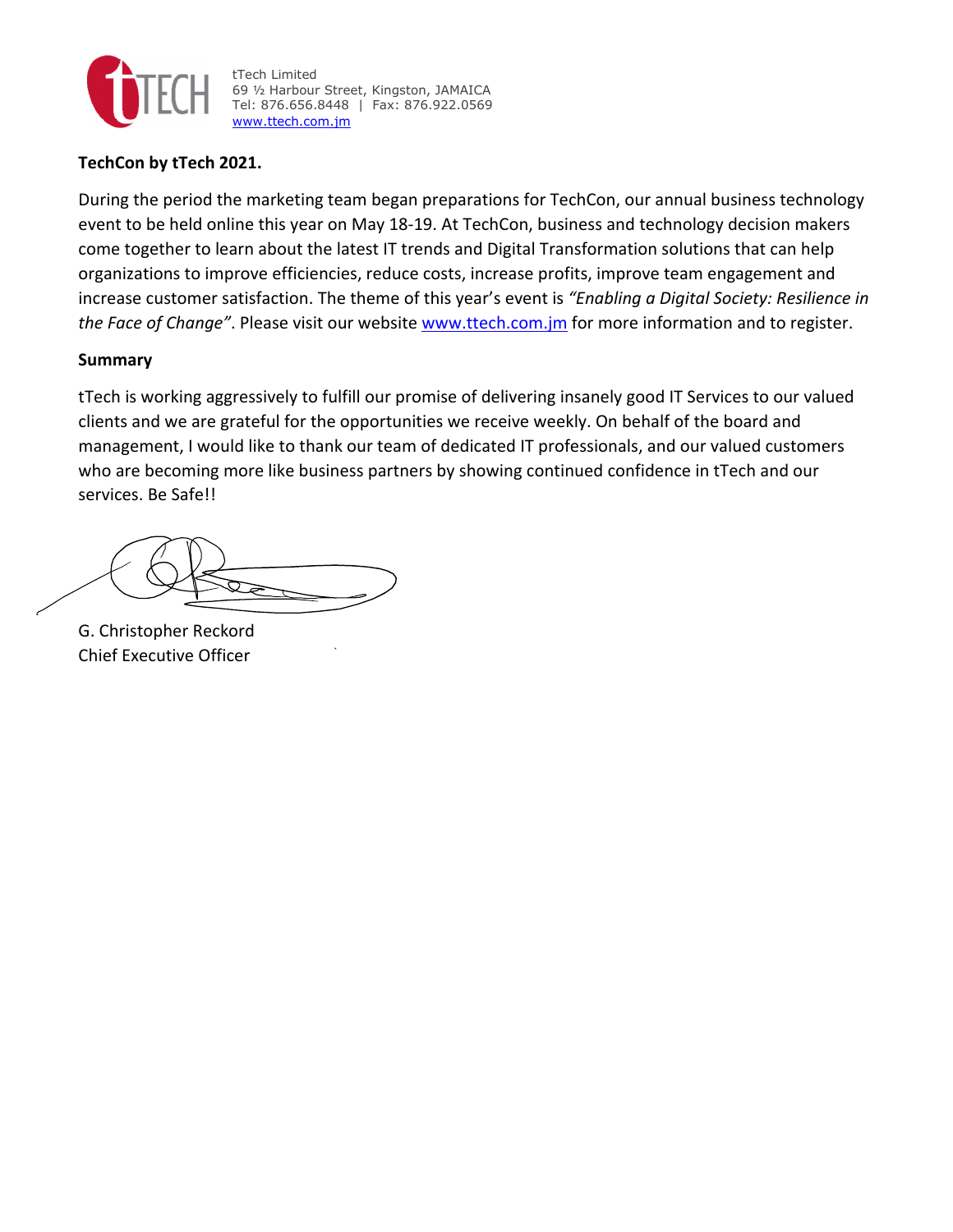Financial Statements For the three months ended 31 March 2021 (Unaudited)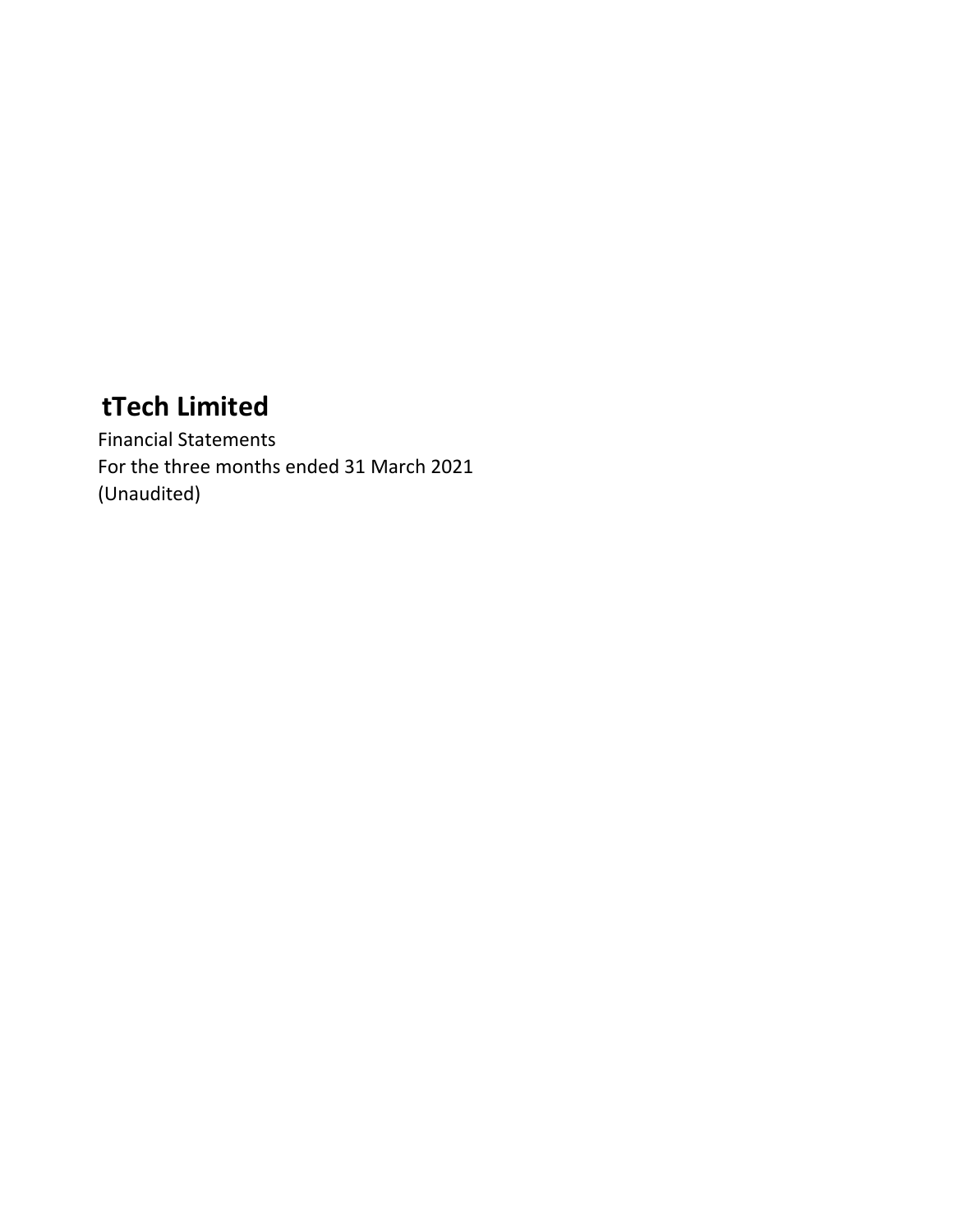FINANCIAL STATEMENTS THREE MONTHS ENDED 31 MARCH 2021 (Unaudited)

|                                        | Page          |
|----------------------------------------|---------------|
| <b>Statement of Financial Position</b> | 1             |
| Statement of Comprehensive Income      | $\mathcal{P}$ |
| Statement of Changes in Equity         | 3             |
| <b>Statement of Cash Flows</b>         | 4             |
| Notes to the Financial Statements      | 5 - 6         |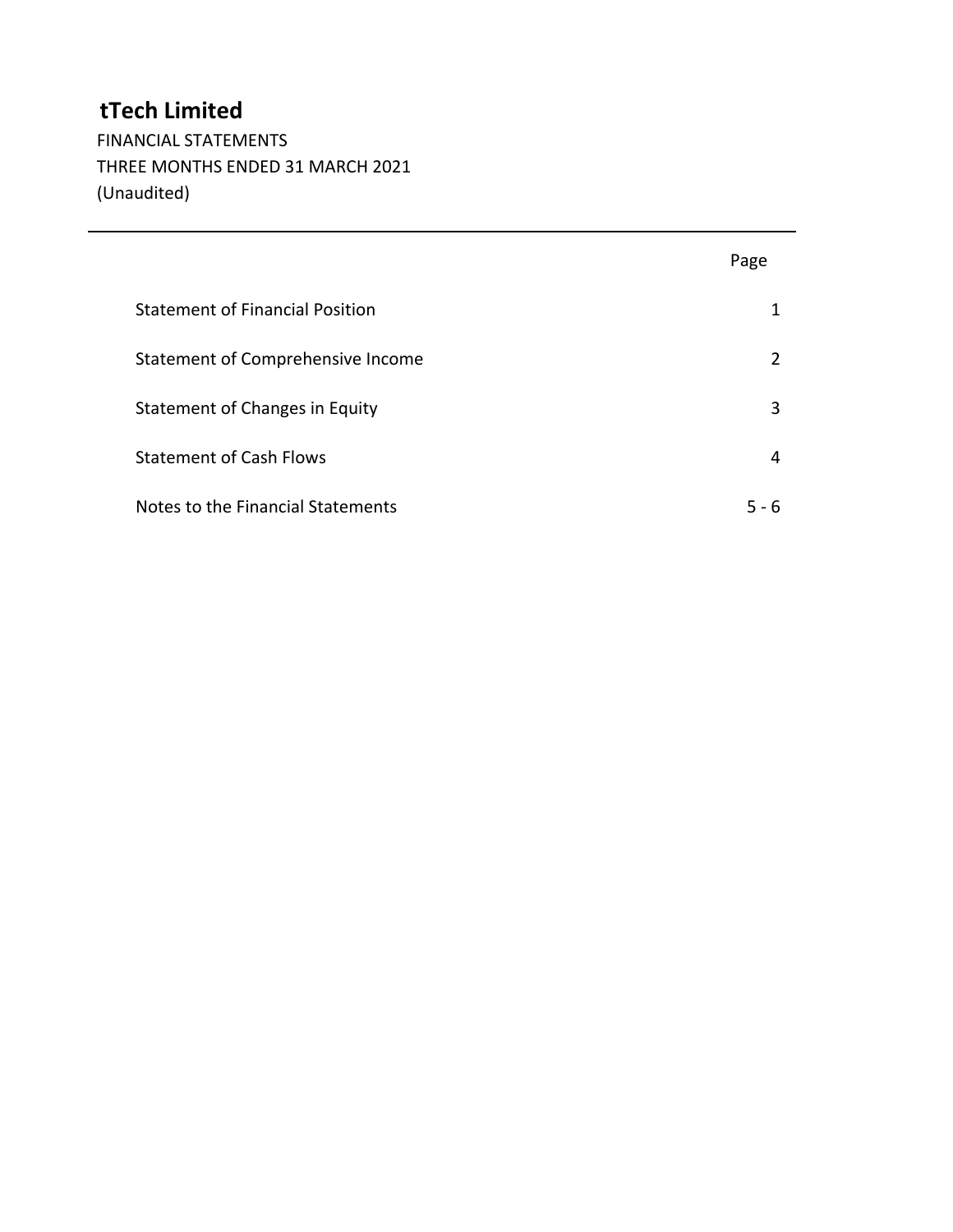STATEMENT OF FINANCIAL POSITION THREE MONTHS ENDED 31 MARCH 2021 (Unaudited)

| Expressed in \$'000                                          | <b>Notes</b> | As at<br>31-Mar-21 | As at<br>31-Mar-20 | <b>Audited</b><br>31-Dec-20 |
|--------------------------------------------------------------|--------------|--------------------|--------------------|-----------------------------|
| <b>Current assets</b>                                        |              |                    |                    |                             |
| Cash and cash equivalents<br>Government securities purchased | 2c           | 41,875             | 27,888             | 23,577                      |
| under resale agreements                                      |              | 101,223            | 93,086             | 99,572                      |
| Accounts receivable                                          |              | 67,059             | 63,688             | 71,789                      |
| Other receivables                                            | 2d           | 36,045             | 42,617             | 33,761                      |
| Inventory                                                    |              | 22,097             | 15,392             | 18,710                      |
|                                                              |              | 268,299            | 242,671            | 247,409                     |
| <b>Current liabilities</b>                                   |              |                    |                    |                             |
| Accounts payable                                             |              | 55,492             | 49,989             | 43,334                      |
| <b>Contract liabilities</b>                                  | 2e           | 6,016              | 11,829             | 5,252                       |
| Taxation payable                                             |              | 1,642              |                    |                             |
| Lease liability (current portion)                            |              | 1,635              | 1,250              | 1,536                       |
|                                                              |              | 64,785             | 63,068             | 50,122                      |
| Net current assets                                           |              | 203,514            | 179,603            | 197,287                     |
| <b>Non-current assets</b>                                    |              |                    |                    |                             |
| Investments                                                  |              | 31,936             | 29,640             | 30,987                      |
| Right-of-use asset                                           |              | 24,535             | 27,621             | 25,302                      |
| Property and equipment                                       |              | 12,594             | 12,273             | 12,898                      |
| Intangibles                                                  |              | 613                | 870                | 650                         |
| Deferred tax                                                 |              | 1,559              |                    |                             |
|                                                              |              | 71,237             | 70,404             | 69,837                      |
| <b>Non-current liabilities</b>                               |              |                    |                    |                             |
| Long-term lease liability                                    |              | 27,478             | 29,114             | 27,900                      |
| Net non-current assets                                       |              | 43,759             | 41,290             | 41,937                      |
| <b>Total net assets</b>                                      |              | 247,273            | 220,893            | 239,224                     |
| Financed by:<br><b>Shareholders' equity:</b>                 |              |                    |                    |                             |
|                                                              |              |                    |                    |                             |
| Share capital<br>Unappropriated profit                       |              | 51,727<br>195,545  | 51,727<br>169,166  | 51,727<br>187,497           |
|                                                              |              |                    |                    |                             |
|                                                              |              | 247,273            | 220,893            | 239,224                     |

Approved and authorised by the Board of Directors on May 04, 2021 and signed on its behalf by:

Director

\_\_\_\_\_\_\_\_\_\_\_\_\_\_\_\_\_\_\_\_\_\_\_\_\_\_\_\_\_\_\_\_\_\_ \_\_\_\_\_\_\_\_\_\_\_\_\_\_\_\_\_\_\_\_\_\_\_\_\_\_\_\_\_\_\_\_\_\_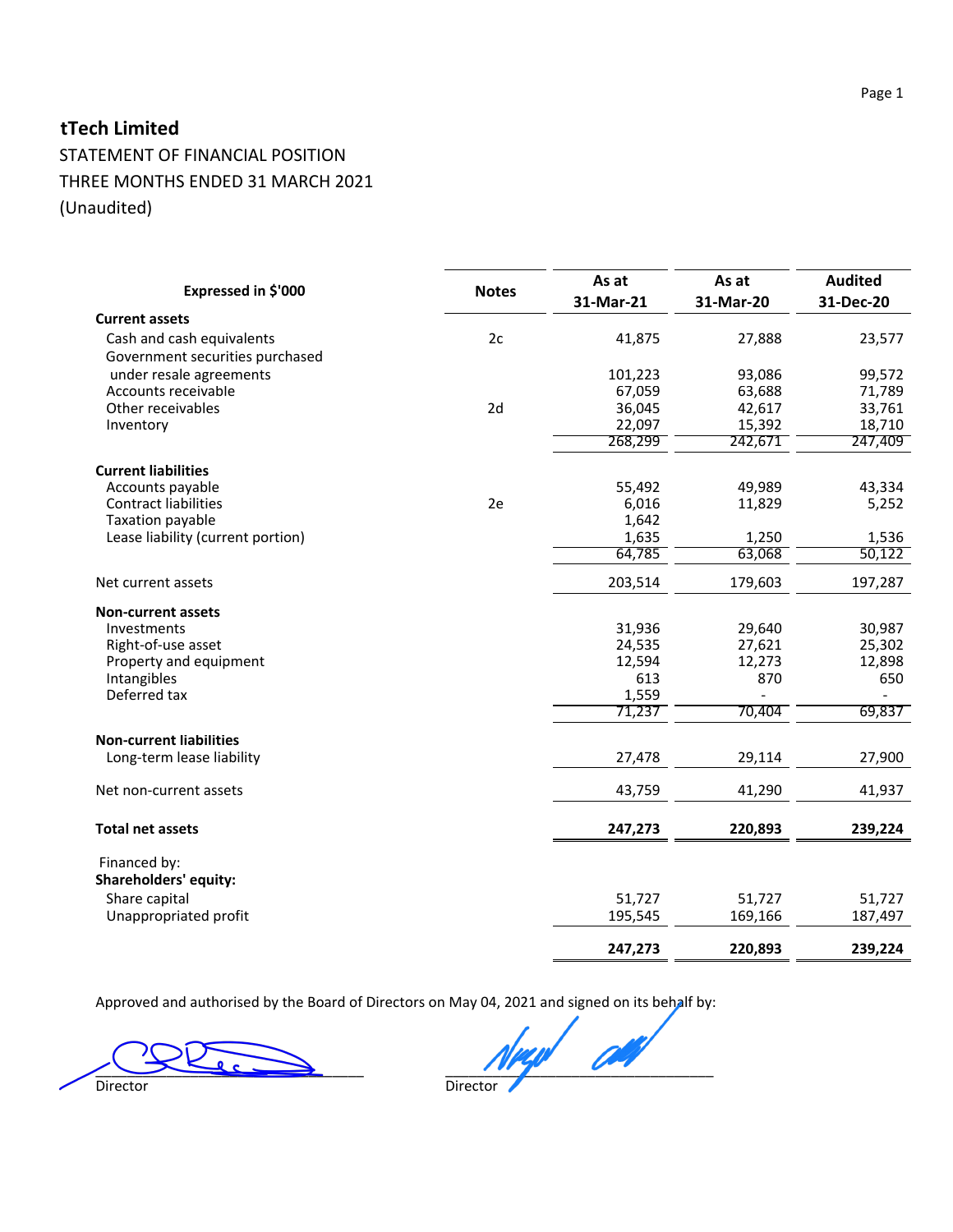STATEMENT OF COMPREHENSIVE INCOME THREE MONTHS ENDED 31 MARCH 2021 (Unaudited)

| Expressed in \$'000                                       | <b>Notes</b> | <b>Qtr Ended</b><br>31-Mar-21 | <b>Qtr Ended</b><br>31-Mar-20 | <b>Audited Y/E</b><br>31-Dec-20 |
|-----------------------------------------------------------|--------------|-------------------------------|-------------------------------|---------------------------------|
| Revenue                                                   |              | 96,370                        | 87,551                        | 359,481                         |
| Cost of Sales                                             |              | (31, 392)                     | (26, 973)                     | (113,993)                       |
| <b>Gross Profit</b>                                       |              | 64,978                        | 60,578                        | 245,488                         |
| Other income                                              |              | 17                            | 67                            | 904                             |
| Administrative expenses                                   |              | (55, 302)                     | (51, 643)                     | (206, 526)                      |
| Other operating expenses                                  |              | (4, 792)                      | (7, 841)                      | (30, 213)                       |
| <b>Operating profit</b><br>Finance income<br>Finance cost |              | 4,901<br>484<br>(582)         | 1,161<br>566<br>(607)         | 9,653<br>1,726<br>(2, 393)      |
| <b>Profit before taxation</b>                             |              | 4,803                         | 1,120                         | 8,986                           |
| Taxation                                                  | 2f           | (83)                          |                               |                                 |
| Net profit                                                |              | 4,720                         | 1,120                         | 8,986                           |
| Other comprehensive income                                |              |                               |                               |                                 |
| Unrealised gain/(loss) on investments                     |              | 3,329                         | 3,029                         | 13,495                          |
| <b>Total comprehensive income</b>                         |              | 8,049                         | 4,149                         | 22,481                          |
| Net profit attributable to owners                         |              | 8,049                         | 4,149                         | 22,481                          |
| <b>Earnings per share</b>                                 | 2g           | \$0.08                        | \$0.04                        | \$0.21                          |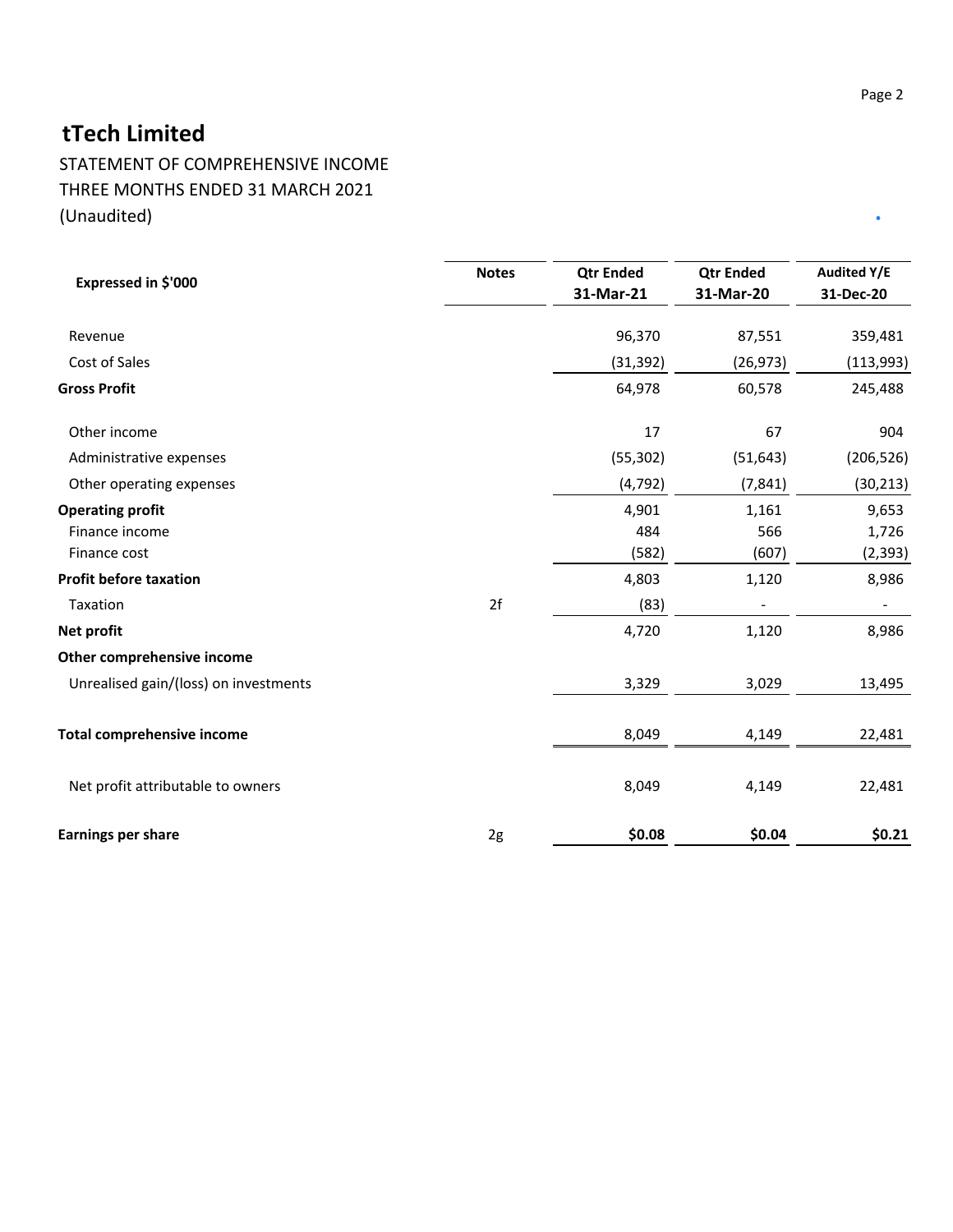# STATEMENT OF CHANGES IN EQUITY THREE MONTHS ENDED 31 MARCH 2021 (Unaudited)

| Expressed in \$'000                         | <b>Share</b><br><b>Capital</b> | Unappropriated<br>Profit | <b>Total</b> |
|---------------------------------------------|--------------------------------|--------------------------|--------------|
| Balance at 31 December 2019                 | 51,727                         | 165,016                  | 216,743      |
| Net profit being total comprehensive income |                                | 4,150                    | 4,150        |
| Balance at 31 March 2020                    | 51,727                         | 169,166                  | 220,893      |
| Balance at 31 December 2020                 | 51,727                         | 187,497                  | 239,224      |
| Net profit being total comprehensive income |                                | 8,049                    | 8,049        |
| Balance at 31 March 2021                    | 51,727                         | 195,546                  | 247,273      |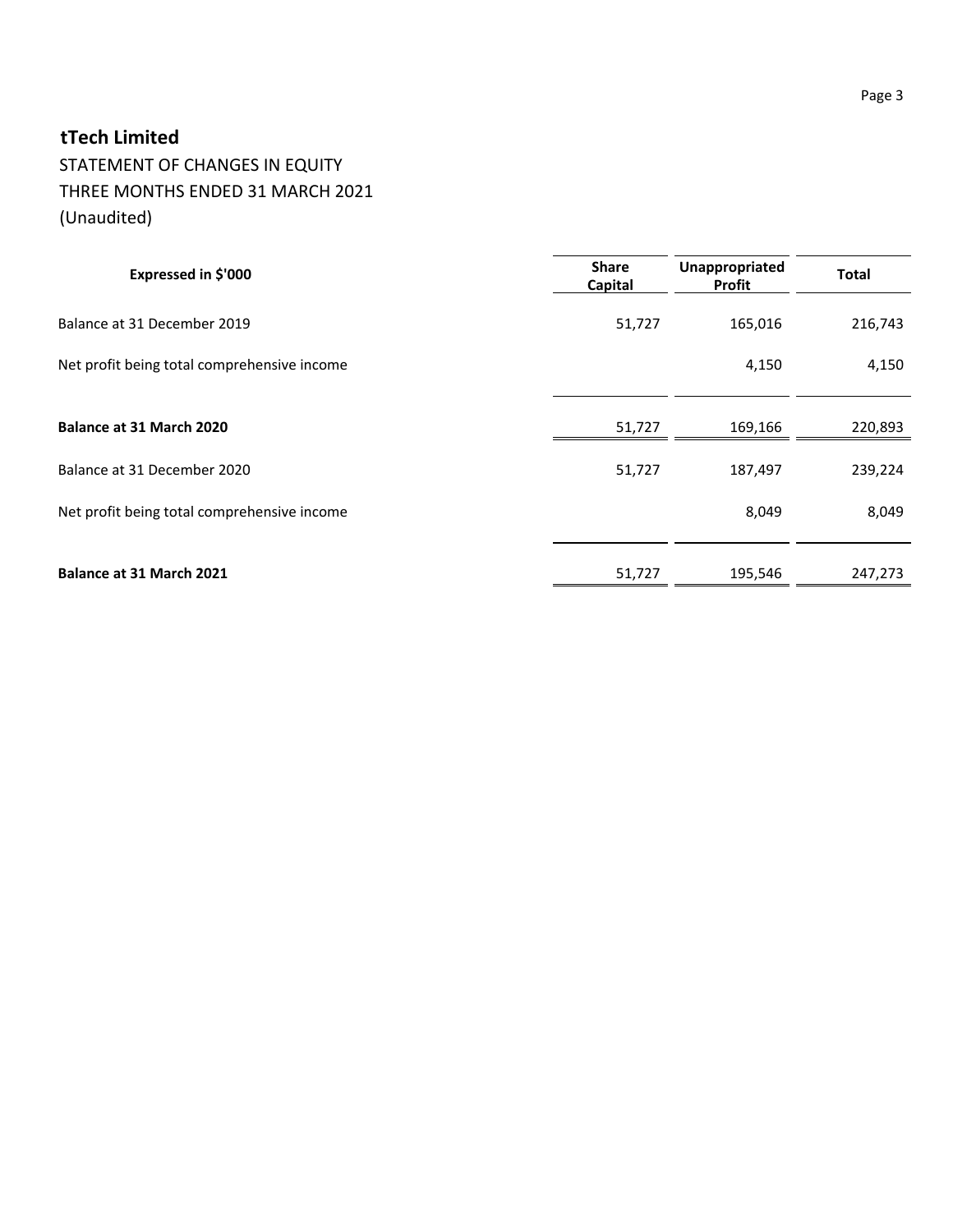# COMPANY STATEMENT OF CASH FLOWS THREE MONTHS ENDED 31 MARCH 2021 (Unaudited)

| Expressed in \$'000                                      | <b>YTD Ended</b><br>31-Mar-21 | <b>YTD Ended</b><br>31-Mar-20 | <b>Audited</b><br>31-Dec-20 |
|----------------------------------------------------------|-------------------------------|-------------------------------|-----------------------------|
| SOURCES/(USES) OF CASH                                   |                               |                               |                             |
| Cash Flows From operating activities                     |                               |                               |                             |
| Net profit being total comprehensive income              | 8,049                         | 4,150                         | 22,481                      |
| Adjustments for:                                         |                               |                               |                             |
| Allowance for expected credit losses                     | 430                           |                               | 4,845                       |
| Depreciation - Right-of-use asset                        | 767                           | 748                           | 3,067                       |
| Depreciation                                             | 1,256                         | 1,122                         | 4,480                       |
| Amortization                                             | 37                            | 84                            | 304                         |
| Dividend income                                          | (17)                          | (6)                           | (112)                       |
| Foreign exchange gain                                    | (2,860)                       | (4,055)                       | (14, 607)                   |
| Depreciation in fair value of equity investments         | (468)                         | 1,026                         | 1,112                       |
| Interest Income                                          | (484)                         | (566)                         | (1, 726)                    |
| Interest expense - lease liability                       | 582                           | 607                           | 2,393                       |
| Operating cash flows before movements in working capital | 7,292                         | 3,110                         | 22,237                      |
| Accounts receivable                                      | 4,730                         | (20, 552)                     | (33, 478)                   |
| Other receivables                                        | (2, 284)                      | (4,071)                       | 4,617                       |
| Inventories                                              | (3, 387)                      | 764                           | (2, 554)                    |
| Accounts payable                                         | 12,158                        | 8,264                         | 1,609                       |
| <b>Contract liabilities</b>                              | 764                           | 8,159                         | 1,582                       |
| Tax payable                                              | 1,642                         |                               |                             |
| Deferred Tax                                             | (1, 559)                      |                               | $\blacksquare$              |
|                                                          | 19,356                        | (4, 326)                      | (5,987)                     |
| Dividend received                                        | 17                            | 6                             | 112                         |
| Interest received                                        | 426                           | 408                           | 1,831                       |
| Interest paid - lease liability                          | (582)                         | (607)                         | (2, 393)                    |
| Net cash flows used by operating acivities               | 19,217                        | (4, 519)                      | (6, 437)                    |
| Cash flows from investing acivities                      |                               |                               |                             |
| Additions to property and equipment                      | (951)                         | (293)                         | (4, 276)                    |
| Additions to intangibles                                 |                               |                               |                             |
| Securities purchased                                     | (1,938)                       | (11, 243)                     |                             |
| Investments                                              | (1,092)                       | (9, 444)                      | (2,070)                     |
| Cash (used in)/provided by investing acivities           | (3,981)                       | (20, 980)                     | (6, 346)                    |
| Cash flows from financing acivities                      |                               |                               |                             |
| Payment of lease liability - principal portion           | (422)                         | (322)                         | (1, 163)                    |
| Cash used in/(provided by) financing acivities           | (422)                         | (322)                         | (1, 163)                    |
| Inrease/ (decrease) in cash and cash equivalents         | 14,814                        | (25, 822)                     | (13, 946)                   |
| Effect of exchange rate on cash and cash equivalents     | 448                           | 1,189                         | 14,607                      |
| Cash and cash equivalents at beginning of the year       | 116,265                       | 115,194                       | 115,604                     |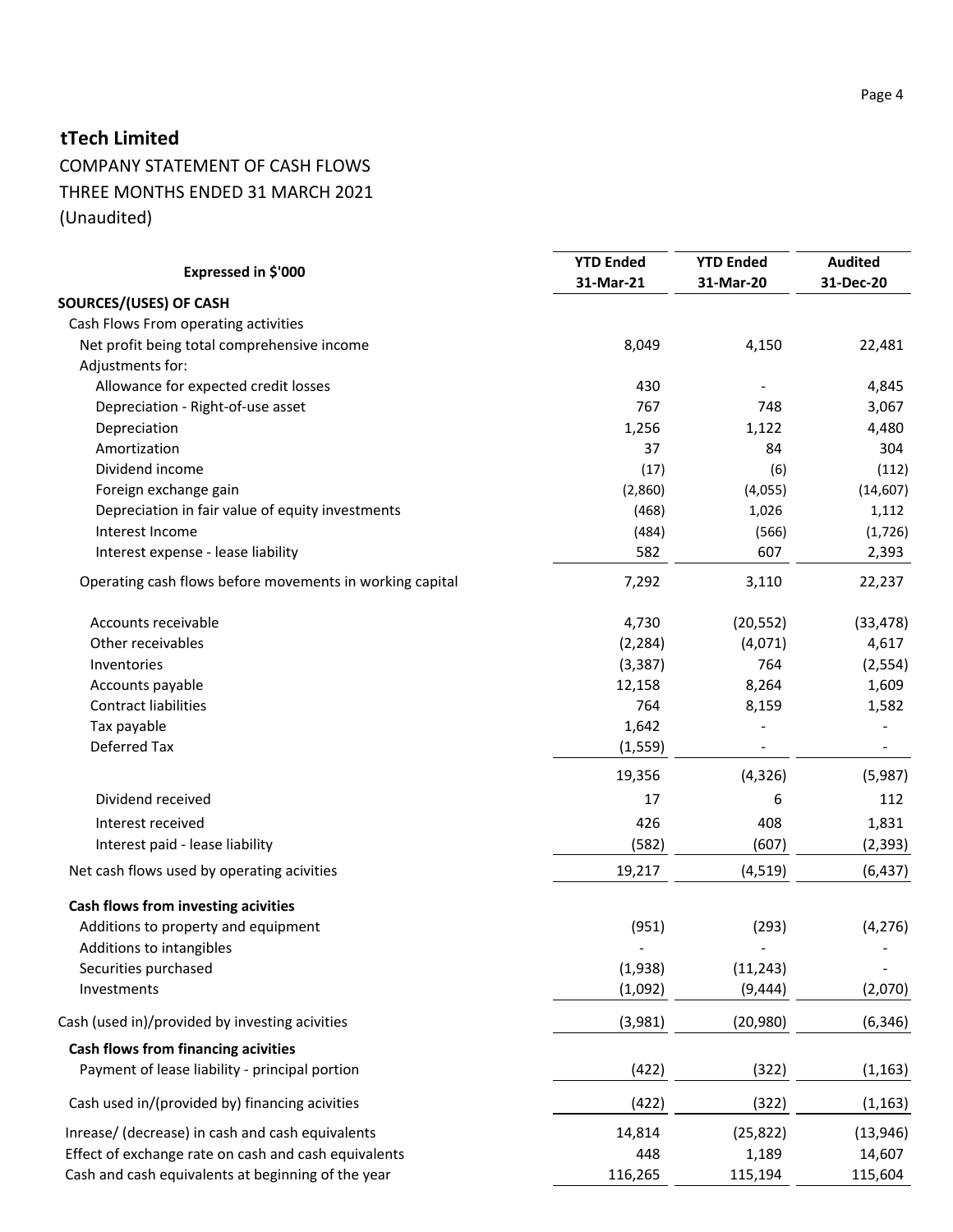| Net cash and cash equivalents at end of the period | 131.527 | 90.561 | 116.265 |
|----------------------------------------------------|---------|--------|---------|
| Comprised of:                                      |         |        |         |
| Cash and bank balances                             | 41.875  | 27.888 | 23,916  |
| Short term investments                             | 89.652  | 62.674 | 92,349  |
| Net cash and cash equivalents at end of the period | 131,527 | 90,561 | 116,265 |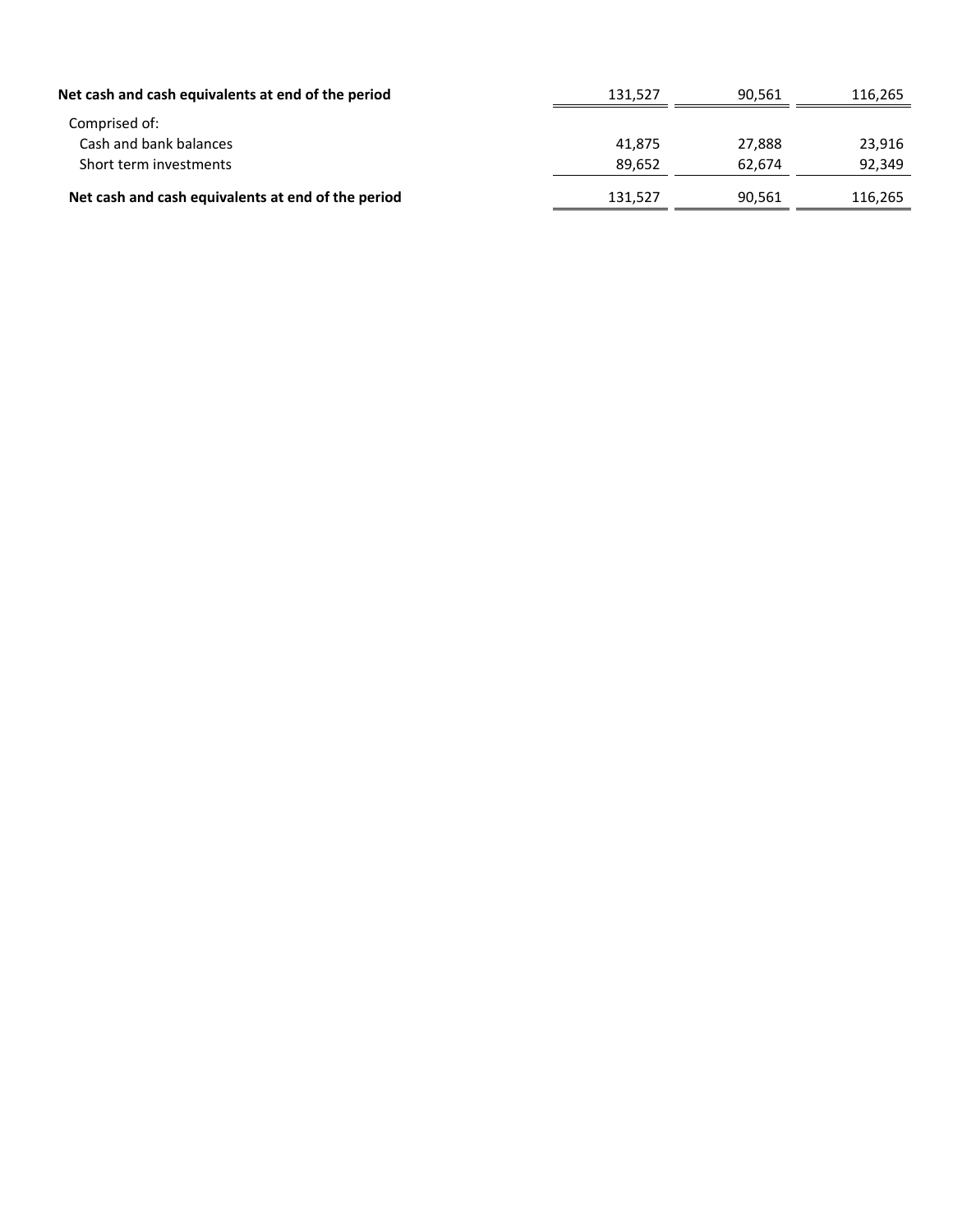NOTES TO THE FINANCIAL STATEMENTS THREE MONTHS ENDED 31 MARCH 2021 (Unaudited)

### 1. GENERAL INFORMATION

tTech Limited ("Company") is a limited liability company, which was incorporated under the Companies Act and is domiciled in Jamaica with registered office located at 69 1/2 Harbour Street, Kingston.

The principal activity of the Company is that of information technology service providers and consultants.

On January 7, 2016, the Company's ordinary shares were listed on the Junior Market of the Jamaica Stock Exchange.

### 2. ACCOUNTING POLICIES

### (a) Statements of Compliance

These interim financial statements for the period ended 31 March 2021, have been prepared in accordance with IAS34, 'Interim Financial Reporting'. These interim financial statements should be read in conjuction with the Audited Financial Statements for the year ended 31 December 2020.

The accounting policies followed in these interim financial statements are consistent with those used in the audited financial statements for the year ended 31 December 2020, which have been prepared in accordance with International Financial Reporting Standards (IFRS) and comply with the provisions of the Jamaican Companies Act.

### (b) Tax Status

The Company was listed on the Junior Market of the Jamaica Stock Exchange on 7 January 2016 and under the Income Tax Act (Jamaica Stock Exchange Junior Market) Remission Notice, 2010, 100% of income taxes will be remitted by the Minister of Finance during the first five years of listing on Junior Market (Phase one) of the Jamaica Stock Exchange and 50% of income taxes will be remitted by the Minister of Finance during the second five years of listing on the Junior Market (Phase two) of the Jamaica Stock Exchange.

### (c) Net Cash & Cash Equivalents

Cash & cash equivalents includes investments with settlement dates of 90 days or less.

|                                                             | 31-Mar-21 | 31-Mar-20 |
|-------------------------------------------------------------|-----------|-----------|
| Reverse repurchase agreements - classified as cash and cash |           |           |
| equivalents                                                 | 89.652    | 62.674    |
| Reverse repurchase agreements - other                       | 11,571    | 30,412    |
|                                                             |           |           |
| Securities purchased                                        | 101,223   | 93,086    |

### (d) Other receivables

Other receivables include witholding tax, prepayments and procurement - amounts recoverable from customers for purchases of renewal licenses made on their behalf.

### (e) Contract liabilities

Contract liabilities include short-term customer advances received to deliver equipment and to render services. This amount was reclassified from other payables as a result of the adoption of IFRS 15.